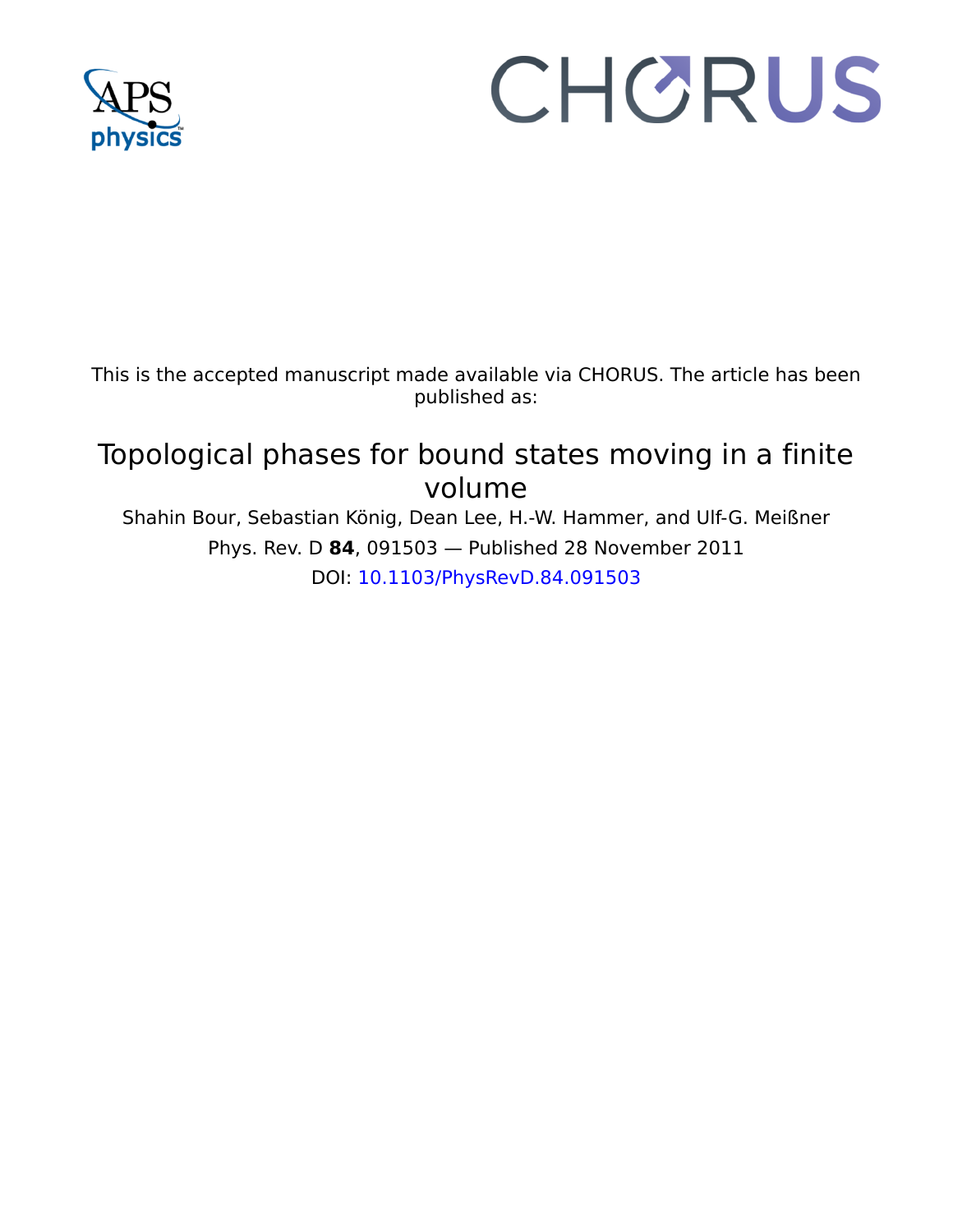## Topological phases for bound states moving in a finite volume

Shahin Bour,<sup>1</sup> Sebastian König,<sup>1</sup> Dean Lee,<sup>2</sup> H.-W. Hammer,<sup>1</sup> and Ulf-G. Meißner<sup>1,3</sup>

 $1$ Helmholtz-Institut für Strahlen- und Kernphysik (Theorie)

and Bethe Center for Theoretical Physics, Universität Bonn, 53115 Bonn, Germany

 $2^{2}$ Department of Physics, North Carolina State University, Raleigh, NC 27695, USA

 ${}^{3}$ Institut für Kernphysik, Institute for Advanced Simulation and Jülich Center for Hadron Physics,

Forschungszentrum Jülich, D-52425 Jülich, Germany

We show that bound states moving in a finite periodic volume have an energy correction which is topological in origin and universal in character. The topological volume corrections contain information about the number and mass of the constituents of the bound states. These results have broad applications to lattice calculations involving nucleons, nuclei, hadronic molecules, and cold atoms. We illustrate and verify the analytical results with several numerical lattice calculations.

PACS numbers: 21.60.De, 25.40.Dn, 12.38.Gc, 03.65.Ge

es ago Lüscher derived a relation con-<br>
for general N-bo<br>
y levels of an interacting two-body<br>
dic cube to physical scattering phase<br>
finite-volume technique has become a<br>
finite-volume technique has become a<br>  $\Delta E_{\vec{0}}($ PACS numbers can constrain of Linear term in the set of the method is and the set of the photon of Linear term in the set of the set of the set of the set of the set of the physical state is a straightform of Einstein or Over two decades ago Lüscher derived a relation connecting the energy levels of an interacting two-body system in a periodic cube to physical scattering phase shifts [1, 2]. This finite-volume technique has become a standard tool in lattice quantum chromodynamics [3–8] and in lattice effective field theory for nucleons and cold atomic systems [9–13]. In this letter we consider finitevolume effects of composite particles in motion. We discuss corrections to the binding energies of bound states in a moving frame. We also show how the finite-volume scattering method is modified if one or both particles are composite.

We find topological phase corrections associated with the motion of bound states in a periodic box. These corrections have a universal dependence on momentum determined by the number and mass of the constituents. In asymptotically large volumes the corrections are exponentially small and can be neglected. However, it is often the case in large-scale lattice simulations that calculations are performed at volumes which are not asymptotically large. Fortunately, we find that the corrections have a simple form which can be subtracted out from the analysis.

We start with another result derived by Lüscher [14]. It describes finite-volume corrections to the binding energy of two-body dimer states for interactions with finite range. For a dimer at rest, the shift in the energy when placed in a periodic cube of volume  $L^3$  is

$$
\Delta E_{\vec{0}}(L) \approx \sum_{|\vec{n}|=1} \int d^3r \, \phi_{\infty}^*(\vec{r}) \, V(\vec{r}) \, \phi_{\infty}(\vec{r} + \vec{n}L). \tag{1}
$$

Here  $V(\vec{r})$  is the interaction potential and  $\phi_{\infty}$  is the infinite-volume wavefunction as a function of the relative separation  $\vec{r}$ . The summation is over integer vectors  $\vec{n}$  with magnitude 1. Throughout our discussion, we assume that the energies and momenta are non-relativistic. For finite-range interactions Eq. (1) gives a correction which scales as  $e^{-\kappa L}/L$  in the large volume limit, where  $\kappa$  is the binding momentum.

For general N-body bound states a straightforward generalization of Lüscher's result yields

$$
\Delta E_{\vec{0}}(L) \approx \sum_{\sum_{j} |\vec{n}_{j}|=1} \int \left[ \prod_{i} d^{3} r_{i} \right] \phi_{\infty}^{*}(\vec{r}_{1}, \cdots) \times V(\vec{r}_{1}, \cdots) \phi_{\infty}(\vec{r}_{1} + \vec{n}_{1} L, \cdots). \tag{2}
$$

Here  $\vec{r}_i$  are  $N-1$  relative coordinates and  $\vec{n}_i$  are again integer vectors. Although Eq. (2) clearly does not apply to relativistic quarks held by confinement within a single meson or baryon, these corrections are useful for analyzing lattice calculations of hadronic molecules, nuclei, and cold atomic bound states [15–18].

We now consider a dimer moving in the same periodic cube with momentum  $2\pi \vec{k}/L$  for integer  $\vec{k}$ . In the dimer wavefunction we can factorize out the phase dependence due to the center-of-mass motion,

$$
\psi_L(\vec{r}_1, \vec{r}_2) = e^{i2\pi\alpha \vec{k} \cdot \vec{r}_1/L} e^{i2\pi(1-\alpha)\vec{k} \cdot \vec{r}_2/L} \phi_L(\vec{r}_1 - \vec{r}_2), \tag{3}
$$

where  $\alpha = m_1/(m_1 + m_2)$ . Since  $\psi_L(\vec{r}_1, \vec{r}_2)$  is periodic in  $\vec{r}_1$  and  $\vec{r}_2$ ,  $\phi_L$  gets a nontrivial phase for each winding around the toroidal topology of the periodic cube,

$$
\phi_L(\vec{r} + \vec{n}L) = e^{-i2\pi\alpha \vec{k} \cdot \vec{n}} \phi_L(\vec{r}), \qquad (4)
$$

for all integer  $\vec{n}$ . We note that phase factors have been previously discussed in connection with finite-volume scattering in moving frames [19–21]. However, the phase factors have a qualitatively different effect on bound state wavefunctions which simultaneously touch all wall boundaries. Each phase twist induces a measurable shift in the binding energy.

When Eq.  $(4)$  is combined with Eq.  $(2)$ , we find that the finite-volume correction is a sum of sinusoidal functions of momentum. For S-wave dimers with momentum  $2\pi\vec{k}/L$ , the finite-volume correction has the form

$$
\frac{\Delta E_{\vec{k}}(L)}{\Delta E_{\vec{0}}(L)} \approx \frac{1}{3} \sum_{l=1,2,3} \cos(2\pi \alpha k_l) \equiv \tau(\vec{k}, \alpha). \tag{5}
$$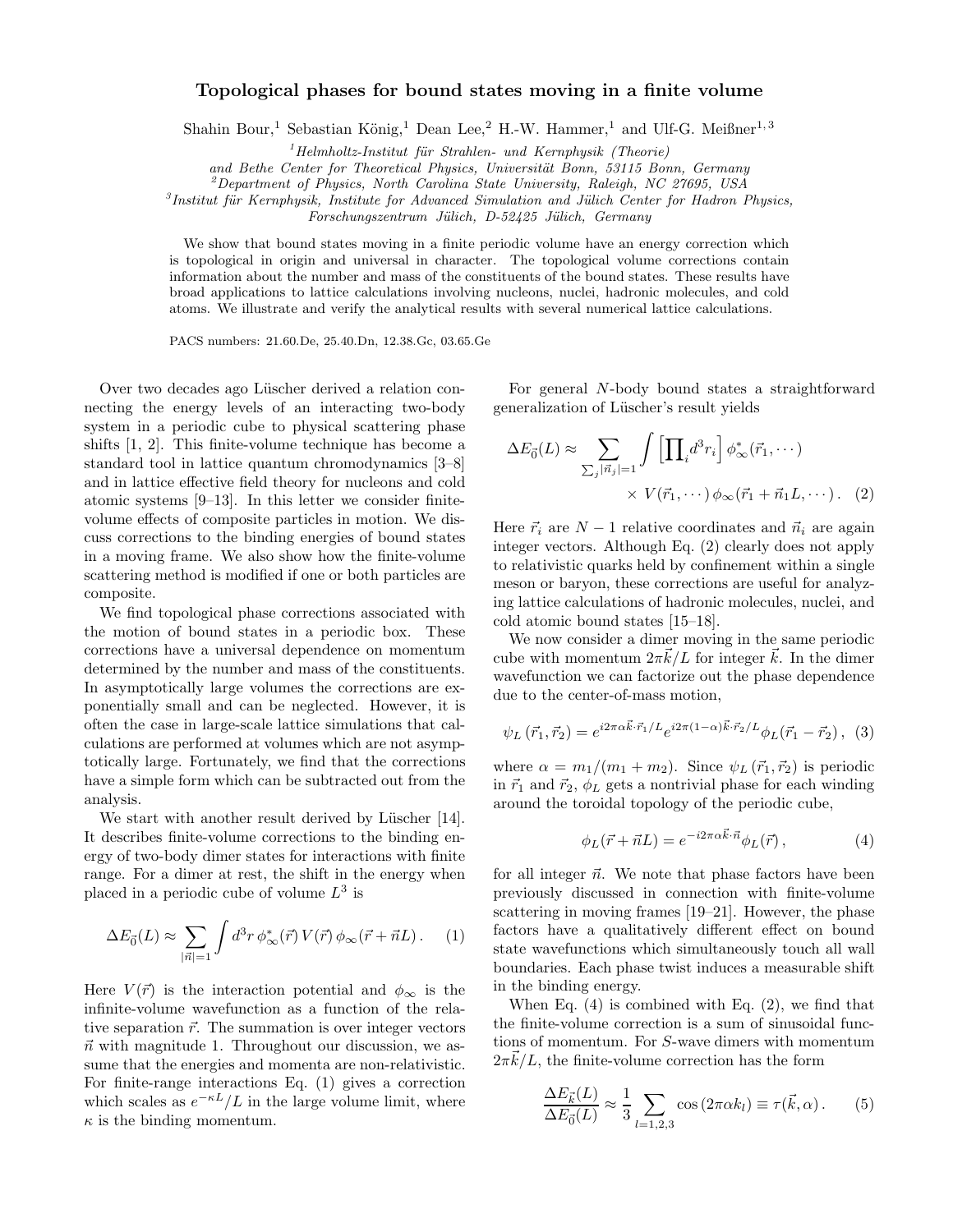Finite-volume corrections for higher angular momentum bound states at rest have recently been discussed in [22]. From the results presented there, it is straightforward to derive analogous results for  $\tau(\vec{k}, \alpha)$  for dimers with angular momentum.

For bound states with more than two particles, the finite-volume correction has the same general form. For an N-body bound state with all equal masses and no cluster substructure, the topological phase is

$$
\phi_L(\cdots, \vec{r}_i + \vec{n}_i L, \cdots) = e^{-i2\pi \vec{k} \cdot \vec{n}_i/N} \phi_L(\cdots, \vec{r}_i, \cdots).
$$
 (6)

For S-wave bound states we get

$$
\frac{\Delta E_{\vec{k}}(L)}{\Delta E_{\vec{0}}(L)} \approx \tau \left(\vec{k}, \frac{1}{N}\right). \tag{7}
$$

For N-body bound states with a two-cluster substructure, one can apply the two-body result, Eq. (5), with  $m_1$  and  $m_2$  being the masses of the two clusters. For more complicated N-body bound states with more than two clusters and/or particles with unequal masses, the same cosine functions as in Eq. (5) are also expected for  $\Delta E_{\vec{k}}(L)/\Delta E_{\vec{0}}(L)$ . In these cases, however, more information is needed regarding which particles or clusters occupy the tail of the bound state wavefunction. If this is unknown, then  $\Delta E_{\vec{k}}(L)/\Delta E_{\vec{0}}(L)$  can be extracted from numerical calculations, and an empirical fit to cosine functions as in Eq. (5) can yield structural information about the tail of the bound state.

Our results presented above have already been adapted by Davoudi and Savage into a general method for reducing finite-volume errors for two-body bound states such as the deuteron using boosted frames [24]. The computational advantage of this approach is that finite-volume effects can be directly removed from lattice data without extrapolating to large lattice volumes. This is especially useful for the case with more than two constituents where the analytic form for the finite-volume L-dependence is a priori unknown.

To illustrate the utility of the boosted-frame method, we consider lattice calculations of the triton at leading order in pionless effective field theory [23]. We use the leading-order lattice action defined in Eq. (4.6) of Ref. [10] with spatial lattice spacing 1.97 fm and temporal lattice spacing  $1.32 \text{ fm/c}$ . The two-body contact interactions, C and  $C_{I^2}$ , are set to reproduce the physical neutron-proton scattering lengths,  $a_{^1S_0} = -23.7$  fm and  $a_{3S_1} = 5.4$  fm. The three-body contact interaction, D, is determined by the triton energy at infinite volume, −8.48 MeV.

Using the Lanczos algorithm for sparse-matrix eigenvector iteration [25], we have computed the triton energy as a function of periodic cube length L in spatial lattice units and momentum  $2\pi \vec{k}/L$ . In Table I we show a comparison of lattice results for  $\Delta E_{\vec{k}}(L)/\Delta E_{\vec{0}}(L)$  for the triton versus  $\tau(\vec{k}, 1/3)$  for lattice sizes  $L = 6, 7, 8$ . As

|                                  |  | $L = 6   L = 7   L = 8  \tau(\vec{k}, 1/3) $ |
|----------------------------------|--|----------------------------------------------|
| $(1,0,0)$ 0.395 0.432 0.458      |  | 0.500                                        |
| $(1, 1, 0)$ -0.035 -0.025 -0.016 |  | 0.000                                        |
| $(1,1,1)$ -0.376 -0.413 -0.442   |  | $-0.500$                                     |

TABLE I: Comparison of triton lattice results for  $\Delta E_{\vec{k}}(L)/\Delta E_{\vec{0}}(L)$  and  $\tau(\vec{k}, 1/3)$  versus L.

|                                         |  | $L = 5 \mid L = 6 \mid L = 7 \mid L = 8 \mid$ |
|-----------------------------------------|--|-----------------------------------------------|
| $ (0,0,0) -0.603 -0.169 -0.049 -0.015 $ |  |                                               |
|                                         |  | $(1,1,0)$ 0.029 0.006 0.001 0.0002            |

TABLE II: Triton finite-volume energy corrections  $\Delta E_{\vec{k}}(L)$ in MeV for  $\vec{k} = (0, 0, 0)$  and  $\vec{k} = (1, 1, 0)$  versus L.

seen in Table I, the lattice results approach  $\tau(\vec{k}, 1/3)$  in the large- $L$  limit. We note that the leading finite-volume corrections vanish for  $\vec{k} = (1, 1, 0)$ . Therefore the calculation of the triton binding energy in this boosted frame should converge much more quickly in the limit of large L. In Table II we show the triton finite-volume energy corrections  $\Delta E_{\vec{k}}(L)$  in MeV versus L for  $\vec{k} = (0, 0, 0)$ and  $\vec{k} = (1, 1, 0)$ . We see that the finite-volume errors are reduced dramatically for  $\vec{k} = (1, 1, 0)$ .

We now turn our attention to the scattering of composite states in a finite periodic cube. We consider the scattering between states  $A$  and  $B$  in the center-of-mass frame. Let  $\mu_{AB}$  be the reduced mass, and let  $E_{AB}(p, L)$ be the total energy of the  $A - B$  scattering system with radial momentum p in a periodic cube of length L. States A and B can be point particles or composite bound states. We assume that the constituent particles comprising the states have finite range interactions. The composite structures of  $A$  and  $B$ , however, will in general produce effective interactions with exponential tails extending to infinity.

These tails generate exponentially-small finite-volume corrections to  $E_{AB}(p, L)$  associated with the binding energies of  $A$  and  $B$  separately as well as the scattering of  $A$ and  $B$  together. In this analysis, we focus only on the exponential corrections to the binding energies. This will be useful in lattice simulations where the volume is not very large and the binding energy shifts may be comparable to that of the scattering process being measured. We will not be concerned with exponentially small corrections to the scattering of  $A$  and  $B$ . If the interactions between A and B are very strong, then it is theoretically possible that the finite-volume scattering corrections we neglect are comparable to the binding energy shifts. However, in such cases the part of the energy shift due to scattering which is not exponentially suppressed will be much larger still, and so the loss of accuracy in the scattering analysis will be small.

In order to calculate finite-volume corrections due to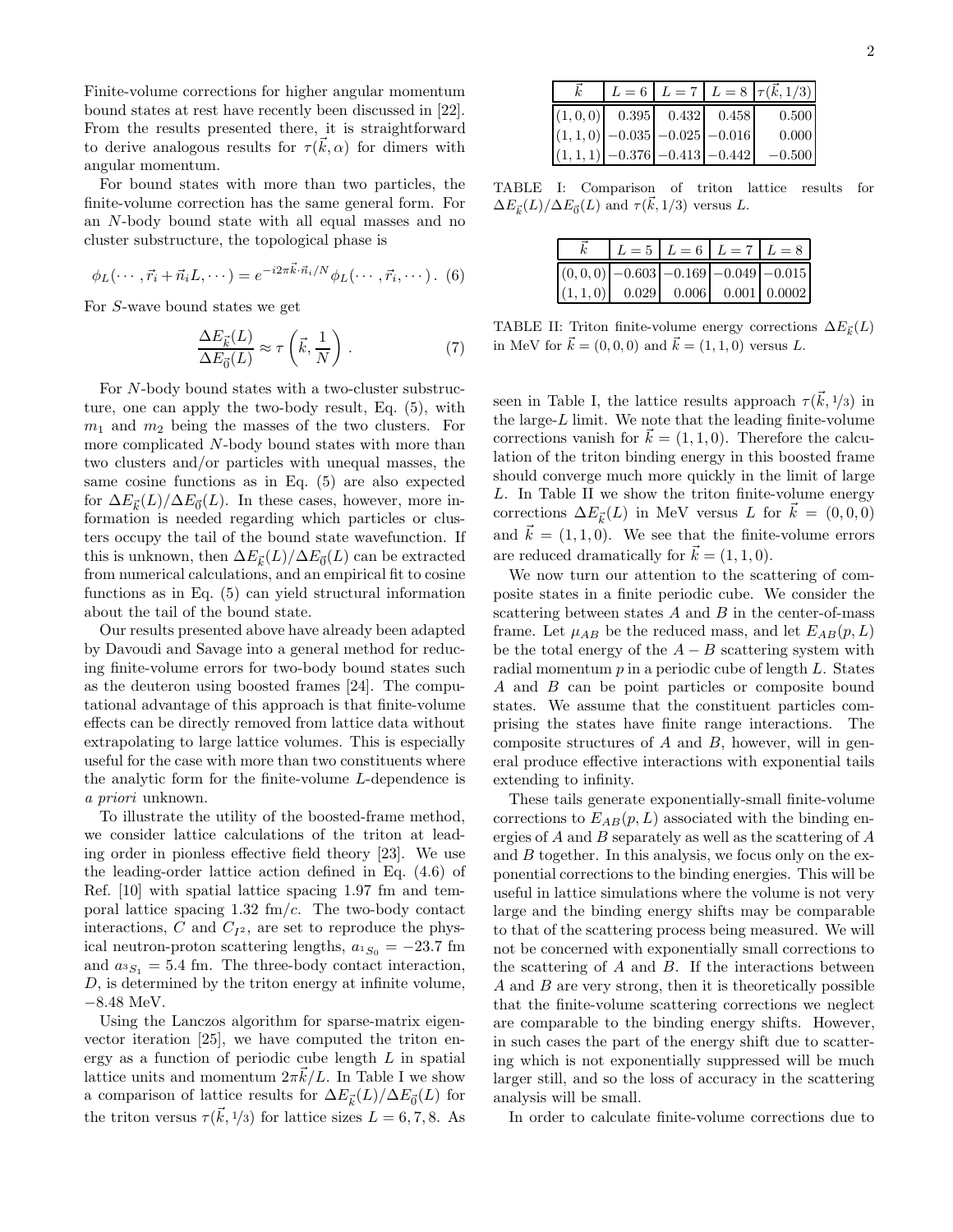the binding energy, it suffices to consider singular solutions of the free Helmholtz equation. Let  $\vec{r}$  be the separation between the center of masses of the two states. In the following we assume that  $p$  is sufficiently small so that angular momentum mixing with higher-order singular solutions can be neglected. For S-wave scattering between states  $A$  and  $B$  with radial momentum  $p$ , the position-space scattering wavefunction is

$$
\langle \vec{r} | \Psi_p \rangle = c \sum_{\vec{k}} \frac{e^{i \frac{2\pi \vec{k}}{L} \cdot \vec{r}}}{\left( 2\pi \vec{k}/L \right)^2 - p^2}
$$
(8)

with some normalization constant  $c$ .

We let  $E_{\vec{k}}^{A}(L)$  and  $E_{-\vec{k}}^{B}(L)$  be the finite-volume energies due to binding for bound states  $A$  and  $B$  with momenta  $2\pi \vec{k}/L$  and  $-2\pi \vec{k}/L$ , respectively. For point particles without internal structure, these energies are by definition zero for all momenta. The total energy  $E_{AB}(p, L)$ is then

$$
E_{AB}(p,L) = \frac{\langle \Psi_p | H | \Psi_p \rangle}{\langle \Psi_p | \Psi_p \rangle} = \frac{1}{\mathcal{N}} \sum_{\vec{k}} \frac{\frac{p^2}{2\mu_{AB} + E_{\vec{k}}^A(L) + E_{-\vec{k}}^B(L)}}{(\vec{k}^2 - \eta)^2},
$$
\n(9)

where  $\mathcal{N} = \sum_{\vec{k}} (\vec{k}^2 - \eta)^{-2}$  and  $\eta = p^2 L^2 / (2\pi)^2$ . The finite-volume correction can be written as

$$
E_{AB}(p, L) - E_{AB}(p, \infty)
$$
  
=  $\tau_A(\eta) \Delta E_{\vec{0}}^A(L) + \tau_B(\eta) \Delta E_{\vec{0}}^B(L)$ , (10)

where  $\Delta E_{\vec{0}}^{A}(L)$  and  $\Delta E_{\vec{0}}^{B}(L)$  are the finite-volume corrections for states  $A$  and  $B$  at rest, and we have defined the topological volume factor

$$
\tau(\eta) = \frac{1}{\mathcal{N}} \sum_{\vec{k}} \frac{\sum_{l=1,2,3} \cos(2\pi \alpha k_l)}{3(\vec{k}^2 - \eta)^2} \,. \tag{11}
$$

The analysis can be generalized to higher angular momentum scattering states using an extension of Lüscher's scattering relation to higher orbital angular momentum [26, 27].

The finite-volume correction in Eq. (10) has nothing to do with the interaction between states  $A$  and  $B$  and should therefore be subtracted from the total energy before using Lüscher's scattering relation. This subtraction should reduce systematic errors in lattice calculations.

As an example to test the method, we consider fermion-dimer scattering for two-component fermions. The physical process which we study corresponds with spin-quartet scattering between a neutron and deuteron. In that case the two fermion components should be regarded as protons and neutrons with the same spin.

We use the same lattice Hamiltonians as in Ref. [28], except in that case the scattering length was tuned to infinity. As in Ref. [28], we consider two different lattice Hamiltonians, each of which produces a shallow dimer

in the continuum limit. The first Hamiltonian,  $H_1$ , contains only a local contact interaction between fermions. The second Hamiltonian,  $H_2$ , contains a contact interaction as well as nearest-neighbor interactions. These are used to tune the binding energy of the dimer while also setting the effective range parameter to zero. Both lattice Hamiltonians reproduce the same continuum limit of fermions with attractive zero-range interactions.

We now focus on the fermion-dimer system. This corresponds with a neutron together with a deuteron in the spin-quartet channel in pionless effective field theory at leading order. Experimental measurements find a quartet scattering length  $a_{nd} = 6.35(2)$  fm [29]. This can be expressed as a fraction of the spin-triplet neutronproton scattering length,  $\frac{4a_{nd}}{3}a_{np} = 1.17(1)$ . A more detailed calculation including interaction range effects obtains  $a_{nd} = 6.33(10)$  fm [30, 31], in full agreement with experimental values.

We calculate fermion-dimer scattering on the lattice using Lüscher's finite-volume formula. Using the Lanczos algorithm we have computed the ground state energy for the fermion-dimer system on periodic cubes for six different lattice spacings  $a_{\text{latt}}$ . For each lattice spacing we consider periodic volumes  $L^3$  ranging from  $L = 6$  to  $L = 17$  lattice units. From these energies we determine the low-energy parameters for fermion-dimer scattering and extrapolate to the continuum limit. The full details of this calculation will be described in a forthcoming publication, and we just summarize the results here.

Results for the fermion-dimer scattering length,  $a_{FD}$ , and the effective range parameter,  $r_{\text{FD}}$ , are shown in Fig. 1. In each case, we extrapolate to the continuum limit and write final results as dimensionless combinations multiplied by powers of the dimer binding momentum,  $\kappa_D$ . In the shallow binding limit  $\kappa_D$  equals the reciprocal of the fermion-fermion scattering length. To see the effect of the topological volume correction we have done the full calculation using the correct topological factor  $\tau(\eta)$ , as well as a faulty calculation which replaces  $\tau(\eta)$ by 1. For comparison, we show the continuum results,  $a_{\text{FD}}\kappa_{\text{D}} = 1.17907(1)$  and  $r_{\text{FD}}\kappa_{\text{D}} = -0.0383(3)$ , obtained via the Skorniakov-Ter-Martirosian (STM) integral equation [32, 33]. We find that the small size of the effective range parameter requires a fit to low-energy scattering that includes the shape parameter, which was not done in earlier calculations of the effective range parameter [34]. We note also the agreement with the experimental value  $^{4}a_{nd}/^{3}a_{np} = 1.17(1).$ 

The results in Fig. 1 show that the inclusion of the topological volume factor  $\tau(\eta)$  is essential for obtaining the correct continuum limit. In all cases the continuum extrapolations for  $H_1$  and  $H_2$  agree within error bars. However, the correct  $\tau(\eta)$  factor is needed to reproduce the STM equation result. The correction is small for the scattering length, but quite large for the effective range parameter.